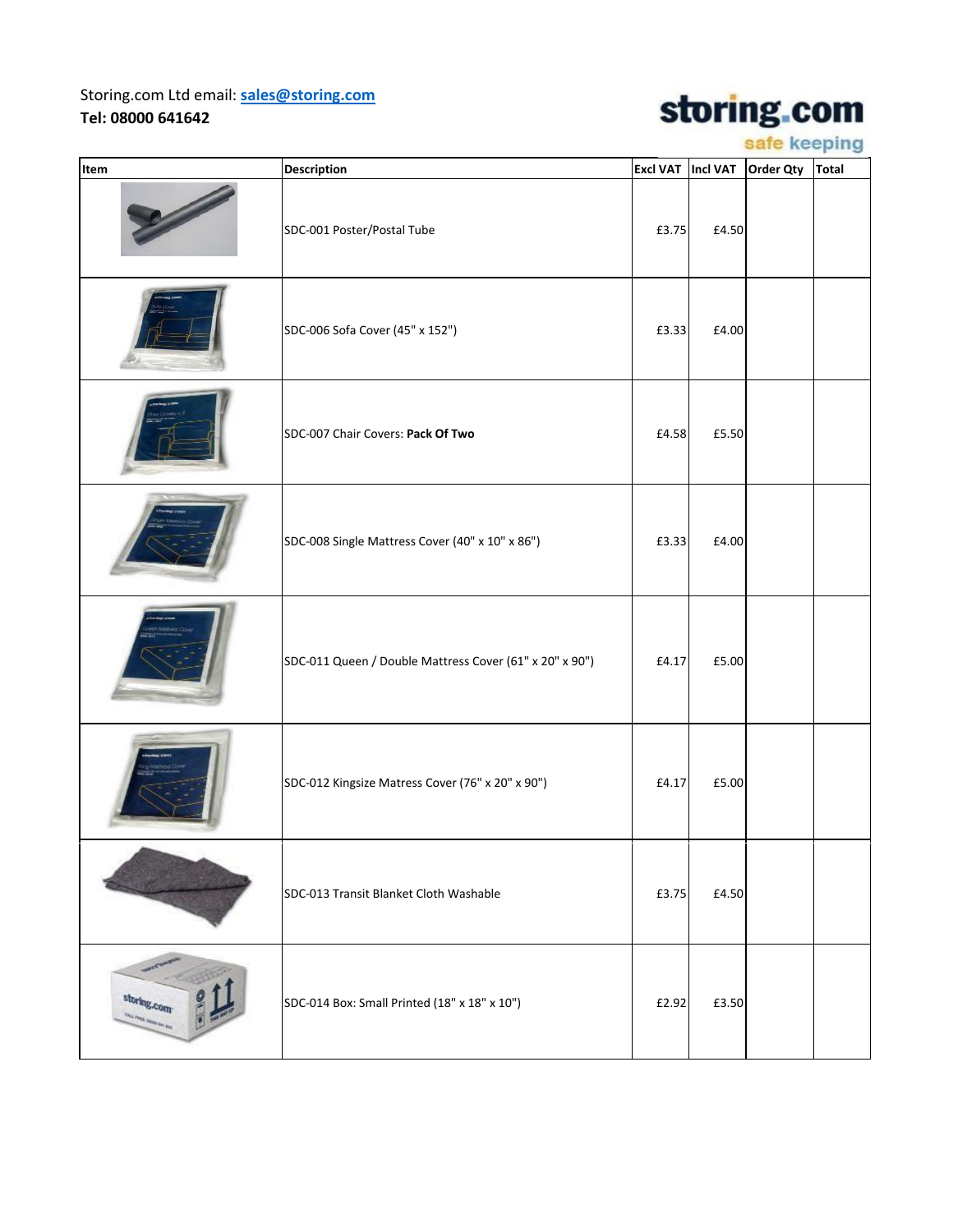|                            | SDC-014a Box: Small Printed (18" x 18" x 10") Pack of 10  | £25.00 | £30.00 |  |
|----------------------------|-----------------------------------------------------------|--------|--------|--|
|                            | SDC-015 Box: Medium Printed (18" x 18" x 20")             | £3.33  | £4.00  |  |
|                            | SDC-015a Box: Medium Printed (18" x 18" x 20") Pack of 10 | £29.17 | £35.00 |  |
| darku.com                  | SDC-016 Box: Large (18" x 18" x 30")                      | £3.75  | £4.50  |  |
| <b>CHEAT</b><br>DO NOT DRE | SDC-017 Wardrobe Box with Rail (24" x 24" x 52")          | £10.42 | £12.50 |  |
|                            | SDC-019 Archive Box (17.2" x 14" x 11.5")                 | £3.33  | £4.00  |  |
|                            | SDC-020 Roll of Tape                                      | £2.08  | £2.50  |  |